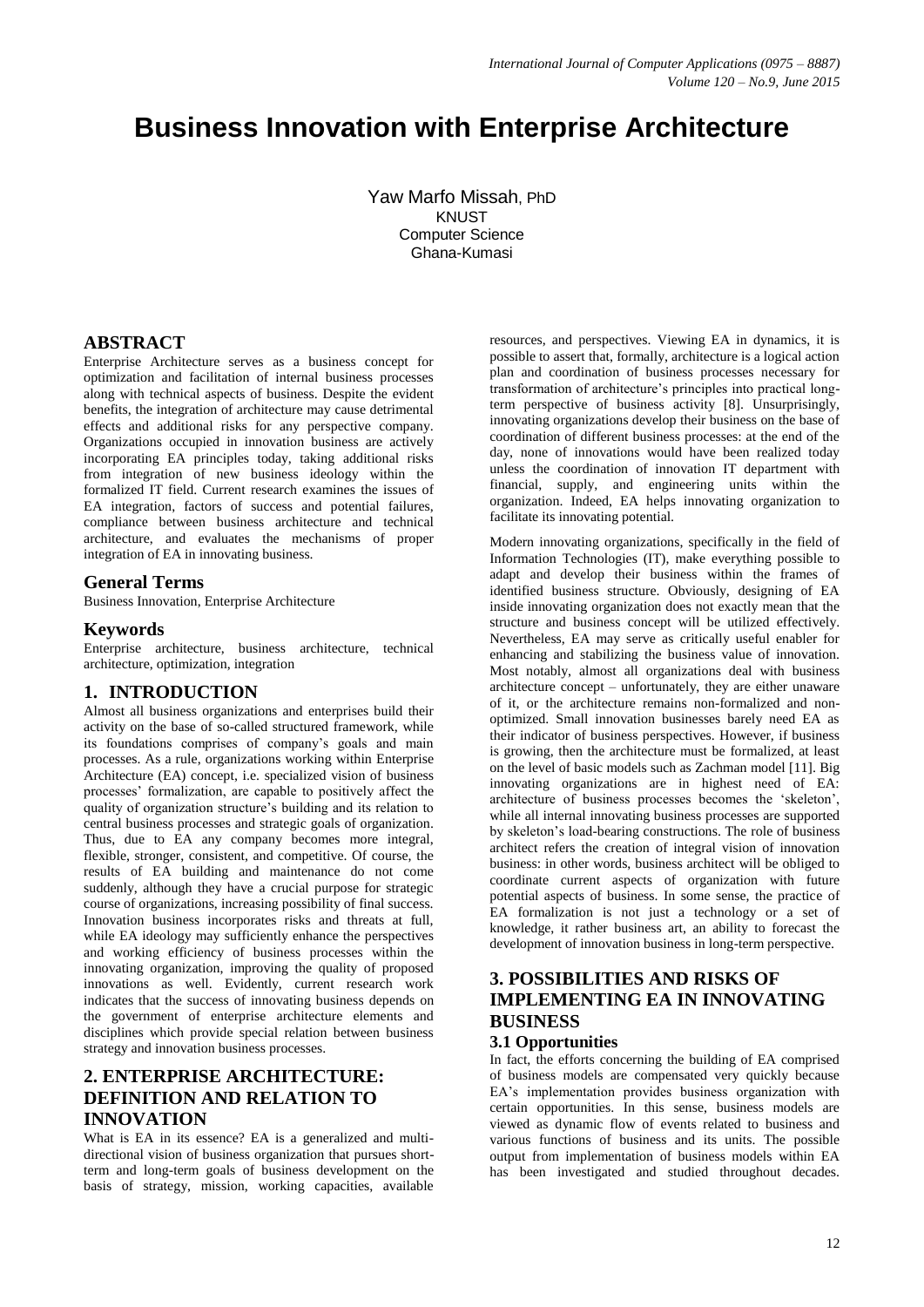According to specialists, the main problem is to persuade company's owners to use the advantages of EA's integration for optimization of formalized business models. As a rule, benefits of EA's integration are stemming from two 'grounds': additional opportunities for business expansion and cost reduction. For instance, the creation and implementation of business models in innovation business, including the factors of investments and expenses, provides organizations with cost reduction on 10%, even without any radical changes of business [10]. Evidently, the modeling of business<br>processes' alternative directions helps innovating alternative directions helps innovating organizations in saving up to 20% financial resources. In general, EA concept offers 'specific language of communication' to innovating organizations: it assists managers of different departments in correct collaboration and coordination of their business actions, minimizing the costs on development and realization of innovation. For instance, EA contributes to appropriate communication between business architects and IT-specialists, facilitating the optimization of principal business models.

#### **3.2 Risks**

Nevertheless, there are also some risks associated with integration of EA in innovation sphere. In relation to innovation practices in IT the first risk is a development of extremely cumbersome architecture which rather delays the productivity and output of business models. Innovation practices are strictly adhered to terms of development and optimization, while another "burden", i.e. severe compliance with structured business models, undermines the integral independence of innovating business. Problems with general EA adoption are also relevant: if innovating organization did not use formalized business models before, there are doubts over sudden success of EA integration today.

# **4. PROMOTION OF EA IN INNOVATING ORGANIZATIONS**

#### **4.1 Practical example**

How does it work in practice and how could EA promote business innovation? For instance, we can take IT department of IGI Company which is occupied in development of innovations in the sphere of supply chains. The pivot of company's EA is innovative governance of supply chains. With integration of EA the entire construction of company's business system has become full-fledged and firm. There is a model of strategic goals on the top level of IGI's infrastructure; meanwhile quality and velocity criteria are fundamental within this model. Quality includes the value of innovation in supply industry, well-timed delivery, accuracy of documentation, etc. Velocity means the ability of company to satisfy the needs of customers as soon as possible. Evidently, IGI looks for balance between the level of supplies and level of demand [5]. In complex, all strategic goals predetermine the innovating business and activities of company, including the development of novel types of purchases, innovative and optimized transportation, and advanced form of storage.

Accordingly, each activity refers to structured business process in terms of EA model. The Supply Chain Operations Reference Model serves as a basis for given business architecture. Noteworthy, IGI creates all preconditions for further intensive development and improvement of model. According to experts, IGI started the formulation of the EA on the base of Zachman's model. On the different levels of detailed elaboration the model provides formal answers for

different functions of organizational business. Therefore, business architecture incorporates the functional structure of organization including a set of business processes which use single data and meet the requirements of EA [2]. The low level of functional architecture comprises of regulations and guidelines. In this sense, business processes formulate requirements towards automation, and then these requirements serve as a basis for development of system architecture which describes infrastructure and role of supply innovations within it. Innovating activity directly correlates with system architecture and business architecture, while strict requirements on each level of detailed elaboration contribute to inseparable realization of innovating project in terms of company's strategic model.

### **4.2. Common ways and mechanisms of EA integration in innovation business**

As it was mentioned above, business models play essential role in the process of EA's development. In this sense, the task of innovating organizations is to provide smooth relation between key business processes and IT-architecture. Fortunately, innovation business models can be realized in numerous ways because within innovation business these models are descriptive, executable, qualitative, quantitative, etc. Therefore, they can be promoted as exclusively on the level of business for optimization of all processes as specifically for optimization of mutual relations between business practitioners and IT-specialists in the area of innovations. It is possible to underline that promotion and development of EA principles in innovating organization starts with designing of high-level and high-priority processes of organization. The initial phase is the identification of business processes' classes, i.e. the groups of processes which include the similar business activities [9]. For instance, if organization develops IT innovation for banking area of business, there can be the following class of business processes: collection of information pertaining to the banking systems, gathering of facts relating to their optimal characteristics, the analysis of secondary materials of research, identification of information distribution, methods of assessment, administration of previous systems, etc.

When the classes of business processes are defined, it is necessary to make specialized optimization practices. First, architects identify critically important business processes within innovating organization. In fact, those processes which specifically impact the organization's ability to realize innovating mission and meet innovating strategy, goals, and functions can be regarded as key and significant for inclusion into framework of EA. In innovation business, the following processes have also special meaning for optimization of EA [7]:

> -processes which provide novel opportunities for business; for instance, new technologicallyequipped supply chain, as it was described above;

> -current processes which hamper the development and progress of innovating vision and directory, or, they become main source of customers' discontent;

> -processes directly oriented on cost-saving within innovation environment.

Indeed, such processes must be framed within EA in the first place. When the processes are categorized, it is crucial to examine the links between selected processes and business strategies, organization's driving forces and critically important factors of success. Specialists recommend using the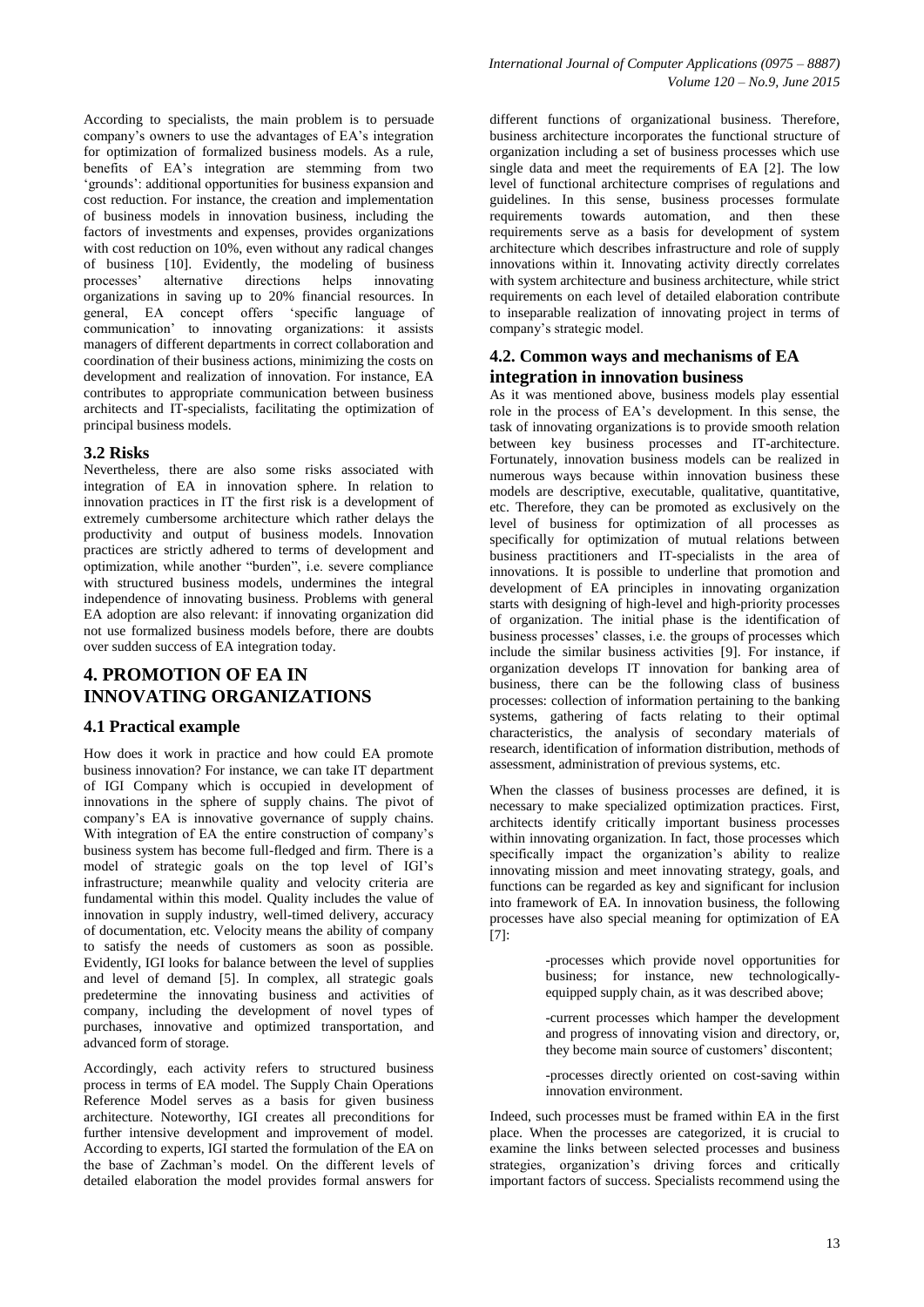matrix of interdependencies for this purpose [5]. Thus, every element of matrix will be evaluated by qualitative value under the principle "relevant/irrelevant", or improvised assessment scale. Afterwards, architects are able to build the high-level models for key business processes and appoint responsible performers. The last step is the identification and registering of information objects' categories on the level of documentation. In this sense, the number of identified highlevel business models as well as understanding of relations with critical factors helps managers to control the innovation activities and exploitation of IT resources.

## **5. IMPACTS OF EA INTEGRATION IN INNOVATING BUSINESS**

Described mechanisms and frameworks in innovation business do not set the methodologies for generation of solutions within EA. They serve as a way to understand the necessity of potential shifts or modifications, necessity to design their stages, or align the system components, etc. Specifically generalized schemes and models of EA give an opportunity to control the integrity and consistency of formalized architects, regulate their characteristics of innovation projects, or examine new characteristics, and assign new positions that require additional analysis. Couger, also found that generalized methodologies, tools, and procedures of architectural modeling do not provide a business architect with proper solution, but rather guide his/her job, helping in documentation and analysis of EA's complicated structure[4]. Therefore, most business practitioners are trying to develop homogenous forms and methods of building EA within innovation business. For instance, such methodology may concern the integration of tracking system that observes the flow of investments in both directions. In this sense, EA allows business practitioners to control the activity of IT department and business processes related to investments almost simultaneously. However, such solutions require the highest level of elaboration and big number of alternative options with proper methodologies of implementation. Johnson & Eksted, have identified that the methods Business Process Reengineering (BPR) and Business Process Testing (BPT) can be successfully used as a core for EA of innovation business: thus, business processes become more flexible and can be evaluated in terms of entire architecture [7]. For instance, if some process and procedure within innovation project gets changed or shifted, EA allows practitioners to respond to transformation adapting and adjusting other elements of EA. It can be extremely helpful for business stability because such adaptation minimally affects the work of IT department.

At the same time, some impacts of EA integration in innovating business lead to additional difficulties in business. For instance, it is appeared that building of EA under one methodology requires the addition of other adjoining methods of modeling. Cash, Earl and Morison, have noticed that the focusing on business processes in relation to IT-system usually results in poorer attention to maintenance of databases [3]. Therefore, the methodology of data integration is necessary as well, although it requires additional time and resources. The projecting of EA requires consistency from both business practitioners and IT specialists; meanwhile, the recent researches have proven the fact there is still critical misunderstanding between both links of EA [11]. Thus, integration of EA implies the strong compatibility of technical and business processes. However, the problem of incompatibility is typical for EA modeling practices. At the same time, Callegard and Handling, state that a possible

negative consequence is the risk of not being able to keep up with the constantly developing business strategy of the company while working with their framework: "the maturity level of the company, i.e. how ready they are for using Enterprise Architecture, affects the ability of the company's creative and innovative processes" [2]. Without having innovation and creativity potential in terms of EA, the innovating organization will not be able to implement any changes over business processes.

## **6. COMPANIES FAIL TO IMPLEMENT INNOVATION THROUGH EA**

It is important to underline that governmental sector is most 'vulnerable' area in relation to risk and inefficient business solutions, including innovating directions. Most experts suppose it happens because of lack of proper strategy and business architecture. According to the reports of the U.S. Center for Technology in Government, almost 70-80% of failed IT-projects refer to governmental sector, comparing to similar 54% of failures for other industries [9]. Approximately third part of failures indicates about disadvantages of EA modeling and integration. Hoogervorst, claims, with referring to the data of Office of Management and Budget, that 17 federal agencies among 26 examined organizations involved into 1400 IT-projects with particular innovative direction were found in category of high risk; more than 120 federal programs on business innovations were not capable to show any sign of efficiency; and 20% of them were considered as totally inefficient [6]. According to the experts, the reasons behind failure of innovation's integration were inadequate evaluation of developed decisions concerning innovations. In addition, some analysts permit that innovating federal officials were simple unaware of effect and impact of combination of EA business models and standardized practices of IT development. In other words, practitioners had strictly subjective attitude on the work of innovating organization in terms of adapted EA. Biswas, examining the trends over integration of Enterprise Architectures in Indian IT sector, found two critical causes of failures, which can be compatible with innovation practices as well [1]: 1) incorrect selection of methodologies tools for integration and adaptation; 2) and incorrect integration of selected EA solution. As a result, almost 80 IT companies of India failed to realize their innovation concepts in terms of EA. These two critical errors were formed on the base of the following operational flaws:

-the project was invested prior to formulation of basic requirements;

-the IT innovation was developed without involvement of future customers;

-the IT innovation was designed without accounting to real terms of work;

-the IT innovation was elaborated without concordance over other processes and models;

-the IT project had a short budget cycle of project;

-restricting capabilities of integrated EA.

#### **7. CONCLUSION**

In most cases, Enterprise Architecture is a good tool for arrangement of formal agreement between business practitioners and IT performers. For business practitioners is a 'mirror' of business processes within the organization, providing opportunities for business's modification and coordination. For IT performers is a 'yardstick' of compliance